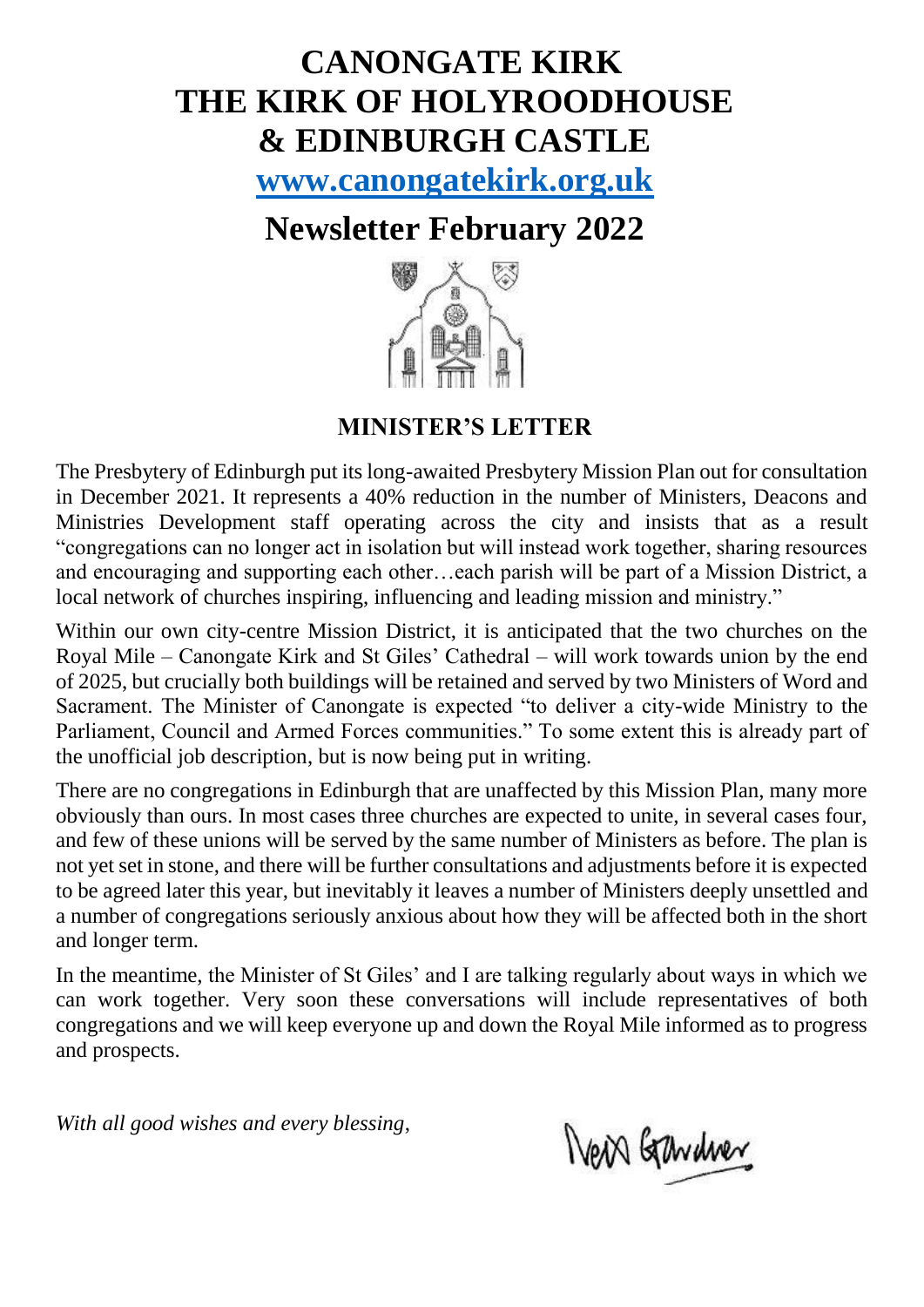#### **PARISH REGISTER**

| <b>Baptisms</b>                                                |                                                           |                  |  |
|----------------------------------------------------------------|-----------------------------------------------------------|------------------|--|
| $5th$ December                                                 | Theodore Charles Ernest Young                             |                  |  |
| $19th$ December                                                | Ernest Cosmo de Castelbajac-Anderson                      |                  |  |
| $30th$ January                                                 | Louie Peter Currie                                        |                  |  |
|                                                                | "Then he took them in his arms and blessed them."         |                  |  |
| Wedding                                                        |                                                           |                  |  |
| $29th$ January                                                 | Catriona Simpson & Alexander Pickthall                    |                  |  |
|                                                                | "Those whom God has joined together, let not man divide." |                  |  |
| <b>Funerals</b>                                                |                                                           |                  |  |
| $7th$ December                                                 | Johan Young                                               | Pleasance        |  |
| $10th$ December                                                | Daniel Wilson                                             | Dumbiedykes Road |  |
| "Let not your hearts be troubled, neither let them be afraid." |                                                           |                  |  |

#### **ABSENT FRIENDS**

Sadly, Dee Hunter died, after a short illness, on 31<sup>st</sup> December. An experienced tour-guide, Dee first came to Canongate through her interest in our history and heritage and drove in from Ratho to attend services every so often. She also helped with Open Kirk and various fundraising efforts over the years and attended some Bible Study sessions. At Dee's own request there was no funeral service. Meanwhile there is to be a Memorial Service for Lucy Scillitoe at 12 noon on Tuesday 22<sup>nd</sup> February in Canongate Kirk. Lucy moved south in 2020 but had been very much part of our church family for several years before that, helping with fund-raising and not least cleverly making and generously supplying the brightly-coloured face masks that were made available to the congregation when the church reopened after the first lockdown. As at this time we give thanks both for Dee and for Lucy, we remember gratefully their quiet support and encouragement along the way.

#### **NEW YEAR'S HONOURS LIST**

Some happier congregational news: warm congratulations are due to Claire Anderson MVO, who was made a Member of the Royal Victorian Order in recognition of her work as Assistant Retail and Admissions Manager at the Palace of Holyroodhouse.

#### **CHRISTMAS APPEALS**

Many thanks to everyone who helped raise over £900 to be divided between Crossreach, the Church of Scotland social care wing, and Population Matters, a UK-based charity working globally to achieve a better future for people and planet. In letters acknowledging these donations, Izi Clery, Fundraising Manager for Population Matters, writes: *'Thanks to your generous contribution, we will be able to engage more people with the cause, both individually and collectively, through our campaigning, advocacy and education work.'* And Fiona Sutherland from the Crossreach fundraising team writes in an email; *'Your donation enables us to make immediate positive impacts on the lives of those we are working with so that every person can flourish and every life can be lived to the full.'* Many thanks too to everyone who brought well over sixty washbags which were transferred to Crisis in time for Christmas. Meanwhile Streetwork have been in touch to say they really need warm gloves, socks, hats, and boxer shorts. These must be new and can be left in the basket in the kirk foyer.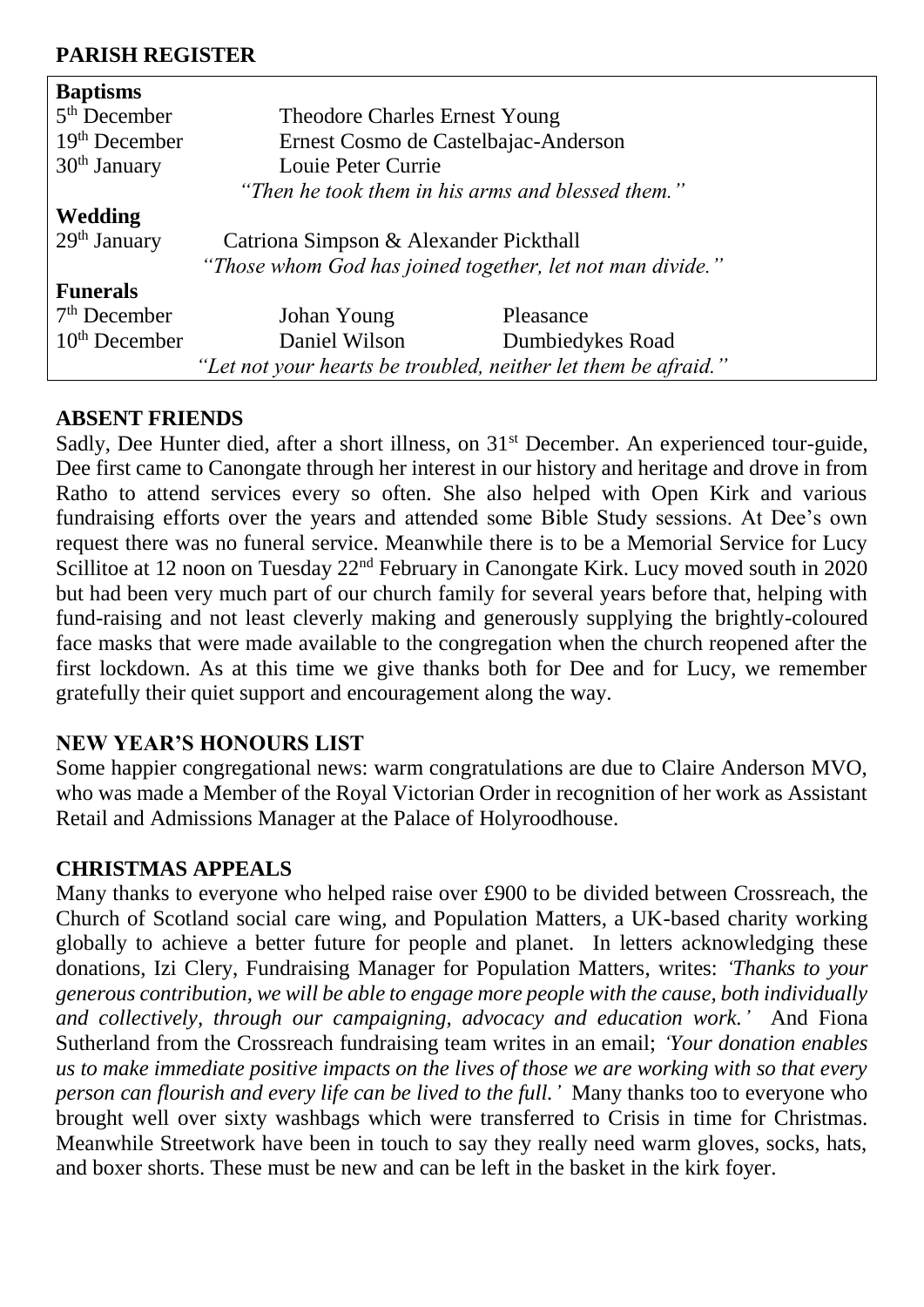#### **STAMPS**

Don't forget that we have had an ongoing collection for used stamps for many years. According to the Church of Scotland's World Mission Council, all stamps collected are first sorted into their respective denominations and then sold on to collectors and dealers from all over the world. The money raised is then used to support charities in developing countries. The current beneficiary is The Women's Development Centre (WDC) in Kandy, Sri Lanka, which runs a project to support women and girls who have been victims of rape and sexual violence.

#### **FWO ENVELOPES FOR 2022**

These are now available for collection. If you don't have weekly free will offering envelopes at the moment, but would like them, please get in touch with the Treasurer, Jenifer Davidson. Many of our members now give directly, for which we are very grateful, and if anyone would like to discuss this option please also have a word with Jenifer.

#### **WORLD DAY OF PRAYER**

Grateful thanks are due to Etta Geekie, who is retiring after many years of faithfully representing our congregation at this annual event. The next World Day of Prayer is 4<sup>th</sup> March, with the local service taking place in the Central Edinburgh Methodist Church, Nicolson Square. If you might like to represent Canongate Kirk in this way, please speak to the Minister or get in touch with the office.

#### **TELEPHONE SERVICE**

The weekly service continues to be livestreamed to our website at 10.30am every Sunday and then available online at any time, and may also be heard on a landline telephone – simply dial 0131 546 4001 and press 1 when prompted. Calls are charged at your phone provider's usual local rate – please let anyone know who is unable to access the internet but might appreciate this kind of connection, especially around Christmas time.

#### **CONCERT FOR FEBRUARY**

On Monday 21st February at 3pm, Framlingham College Choir will be giving a free concert. All welcome.

#### **ADVANCE NOTICE OF LOCAL FESTIVALS**

**Hidden Door** is a volunteer-run arts festival based in Edinburgh. Since 2014 they have held an annual multi arts festival in unusual or disused spaces across the city, celebrating the best new and emerging creative talent in Scotland today. This year the event will be in the former Royal High School building on Regent Road. 9th June – 18th June. For tickets and more information visit<https://hiddendoorarts.org/old-royal-high-school-revealed-as-2022-venue/>

**The Edinburgh Sacred Arts Festival** is back this year from 14th - 20th August and it's bigger and better than ever - celebrating music, painting, poetry and drama. Participating venues include Canongate Kirk, Old Saint Paul's, Sacred Heart Jesuit Church, St Vincent's Chapel in Stockbridge, St Mary's Catholic Cathedral, and Mansfield Traquair Centre, home to the stunning murals by Phoebe Traquair. Follow Edinburgh Sacred Arts Festival on Facebook and Twitter @SacredArtsFest for updates on the 2022 programme or visit [https://www.edinburghsacredartsfestival.org](https://www.edinburghsacredartsfestival.org/)